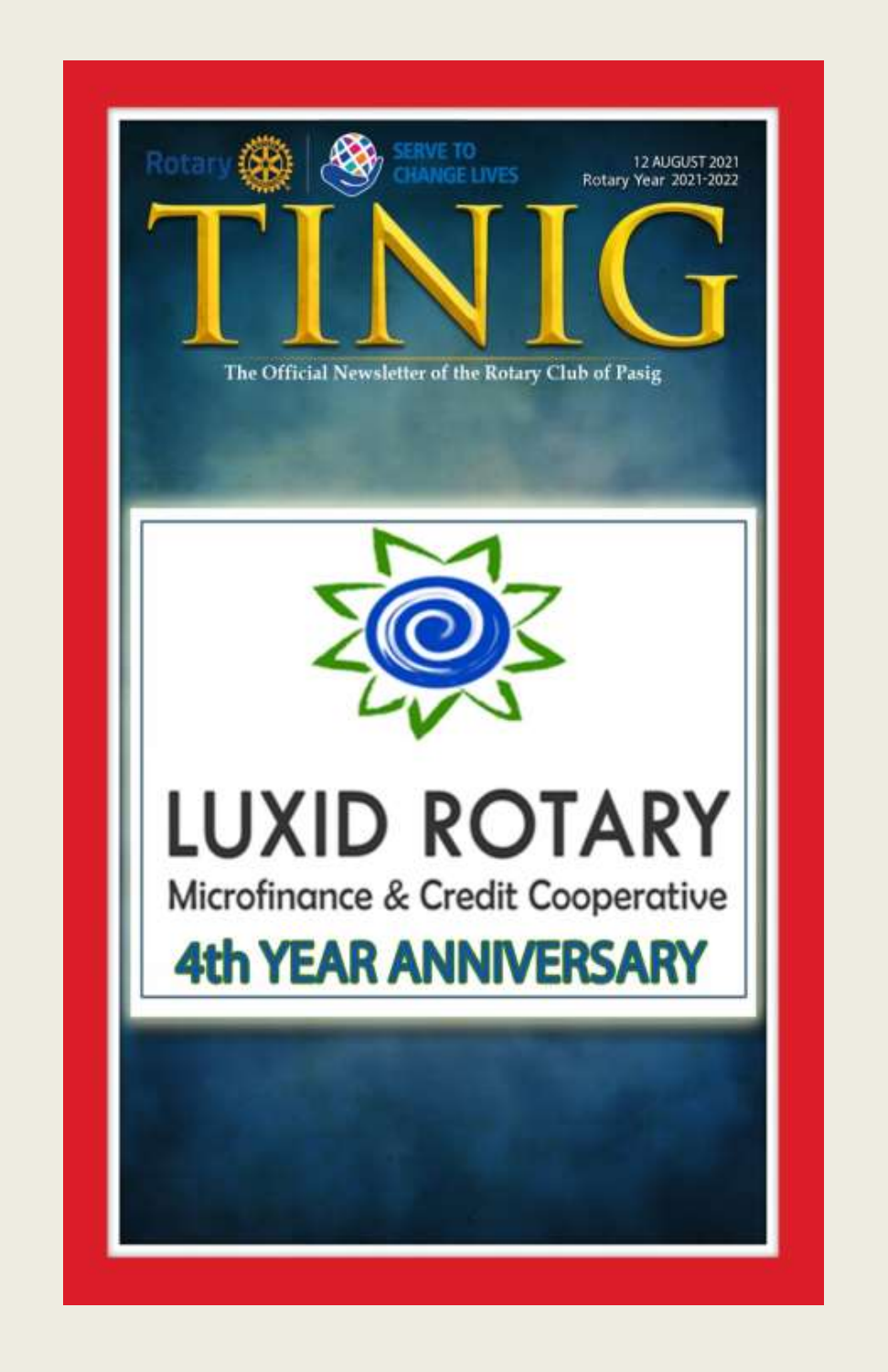



*Tinig Newsletter* August 12, 2021

# **Today's Programme**

**Virtual Meeting via Zoom August 12, 2021, 12:30 P.M Pangkat No. 2 Leader PE Bong Paloma** 

**National Anthem Recorded** 

**FOUR-WAY TEST** Rtn. Tony Diaz

**Introduction of Visiting Rotarians & Guests PP Conrad Cuesta** 

**Wise or Otherwise** 

**Showing of Luxid-Rotary Livelihood video Record** 

**Virtual Entertainment** Singing Sensations

**Call to Order Pres. Garrick Ang** 

**Invocation Rtn. Sammy Lazo** 

**Community Singing Ms. Jasmine Fitzgerard and Pangkat 2** 

**Fining Moments PP Rhett Ermita** 

**President's Time Pres. Garrick Ang** 

*Luxid Rotary Micro Finance & Credit Cooperative 4 th Year Anniversary*

**Open Forum**

**Adjournment Pres. Garrick Ang** 

**PE Bong Paloma Emcee**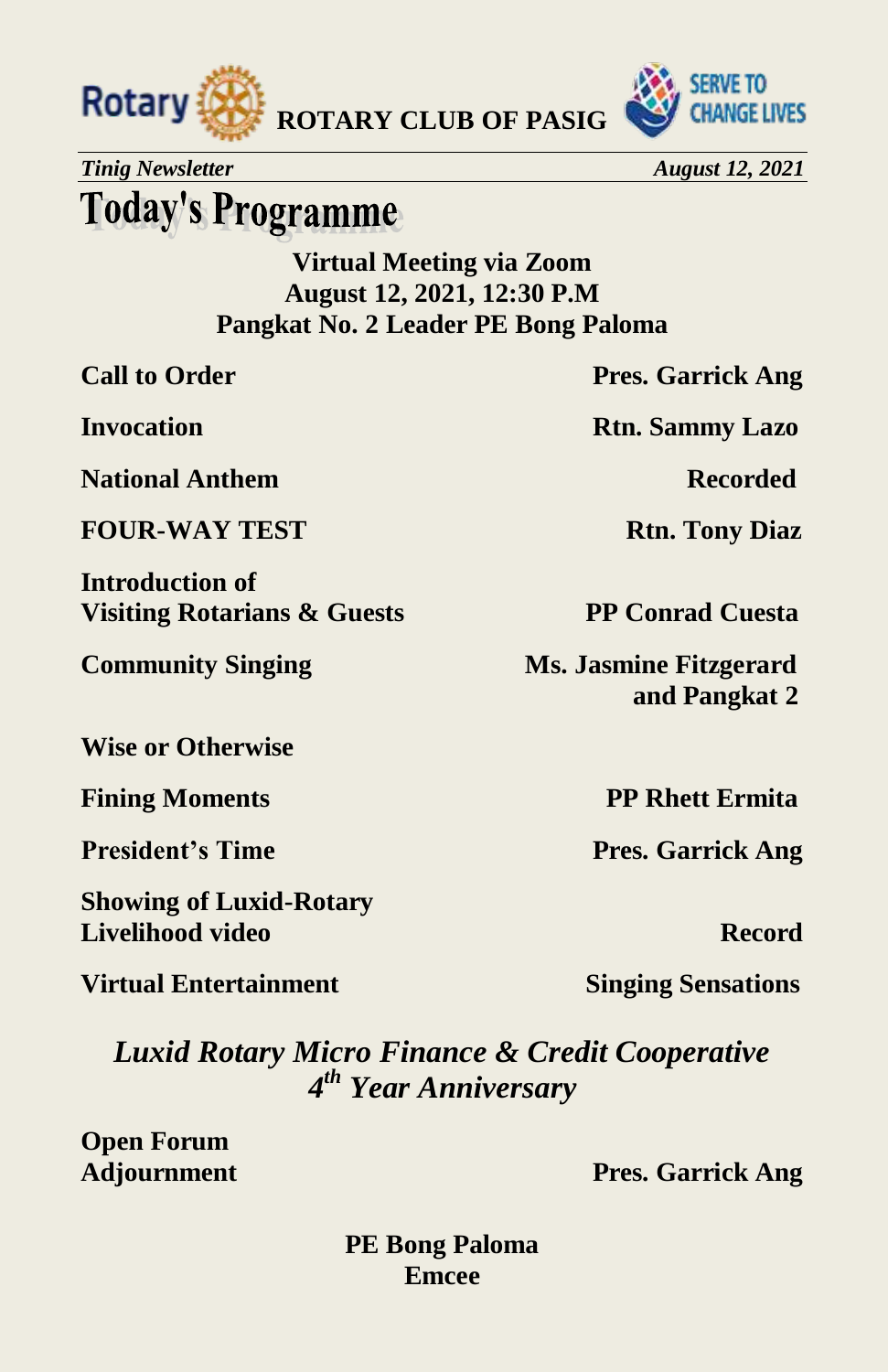



*Tinig Newsletter August 12, 2021* 

# Invocation



Direct, we beseech you, O Lord, our actions by your holy inspirations, and carry them on by your gracious assistance, that every prayer and work of ours may begin always with you, and through you come to completion. Through Christ our Lord.

Stewart Markers Rought

**Amen**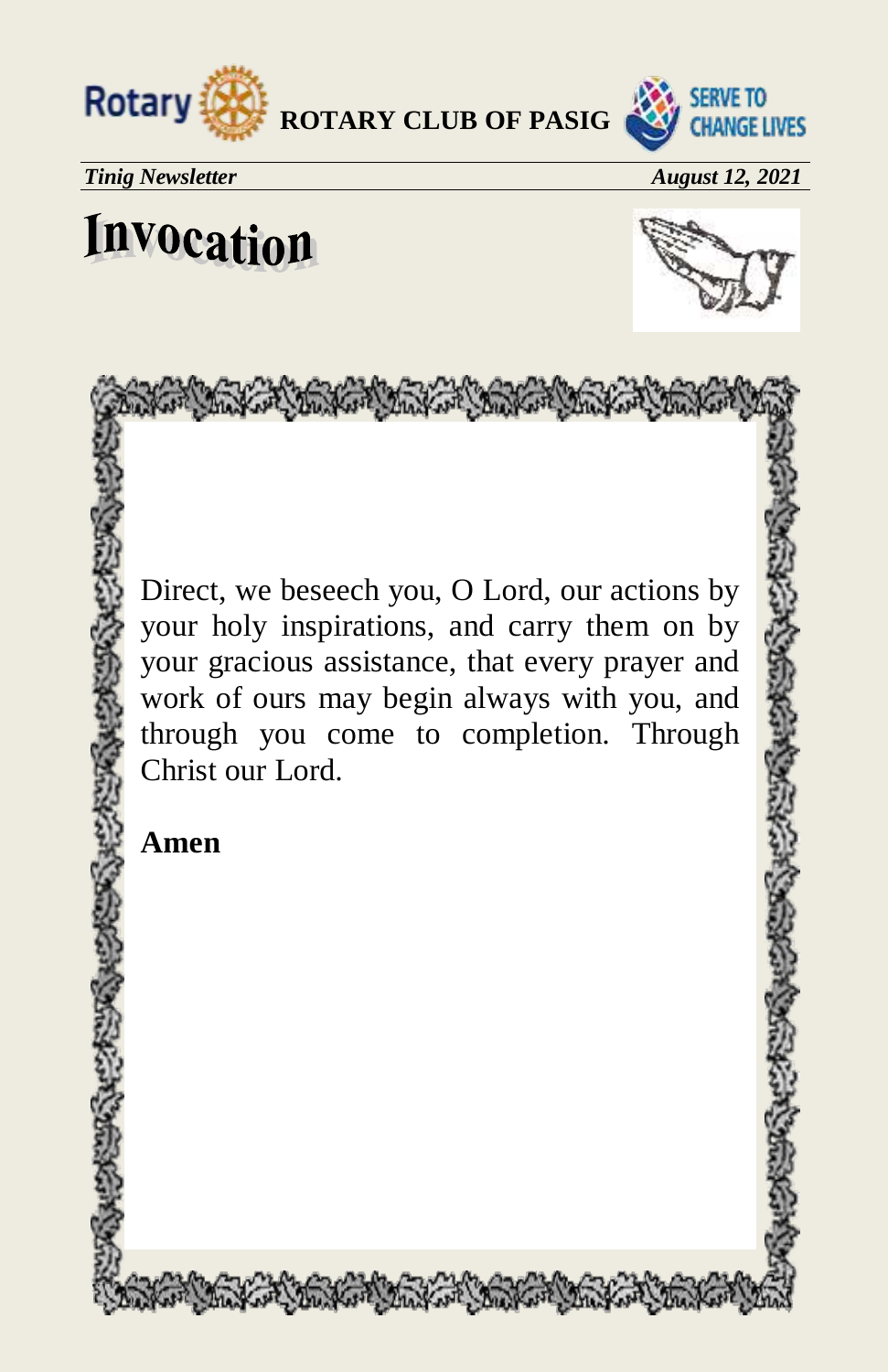

# THE FOUR-WAY TEST

## **of the things we think, say or do:**

- 1. Is it the **TRUTH?**
- 2. Is it **FAIR** to all concerned**?**
- 3. Will it build **GOODWILL** and **BETTER FRIENDSHIPS?**
- 4. Will it be **BENEFICIAL** to all concerned**?**

# **Object of Rotary**

The Object of Rotary is to encourage and foster the ideal of service as a basis of worthy enterprise and, in particular, to encourage and foster:

| First          | development of acquaintance as<br>The<br>an<br>opportunity for Service;                                                                                                                                        |
|----------------|----------------------------------------------------------------------------------------------------------------------------------------------------------------------------------------------------------------|
| Second :       | High Ethical standards in business and professions;<br>the Recognition of the worthiness of all useful<br>occupations; and the dignifying of each Rotarian's<br>occupation as an opportunity to serve society; |
| Third:         | The application of the ideal of service in each<br>Rotarian's personal, business and community life;                                                                                                           |
| <b>Fourth:</b> | The advancement of international understanding,<br>goodwill, and peace through a world fellowship of<br>business and professional persons united in the ideal<br>of service.                                   |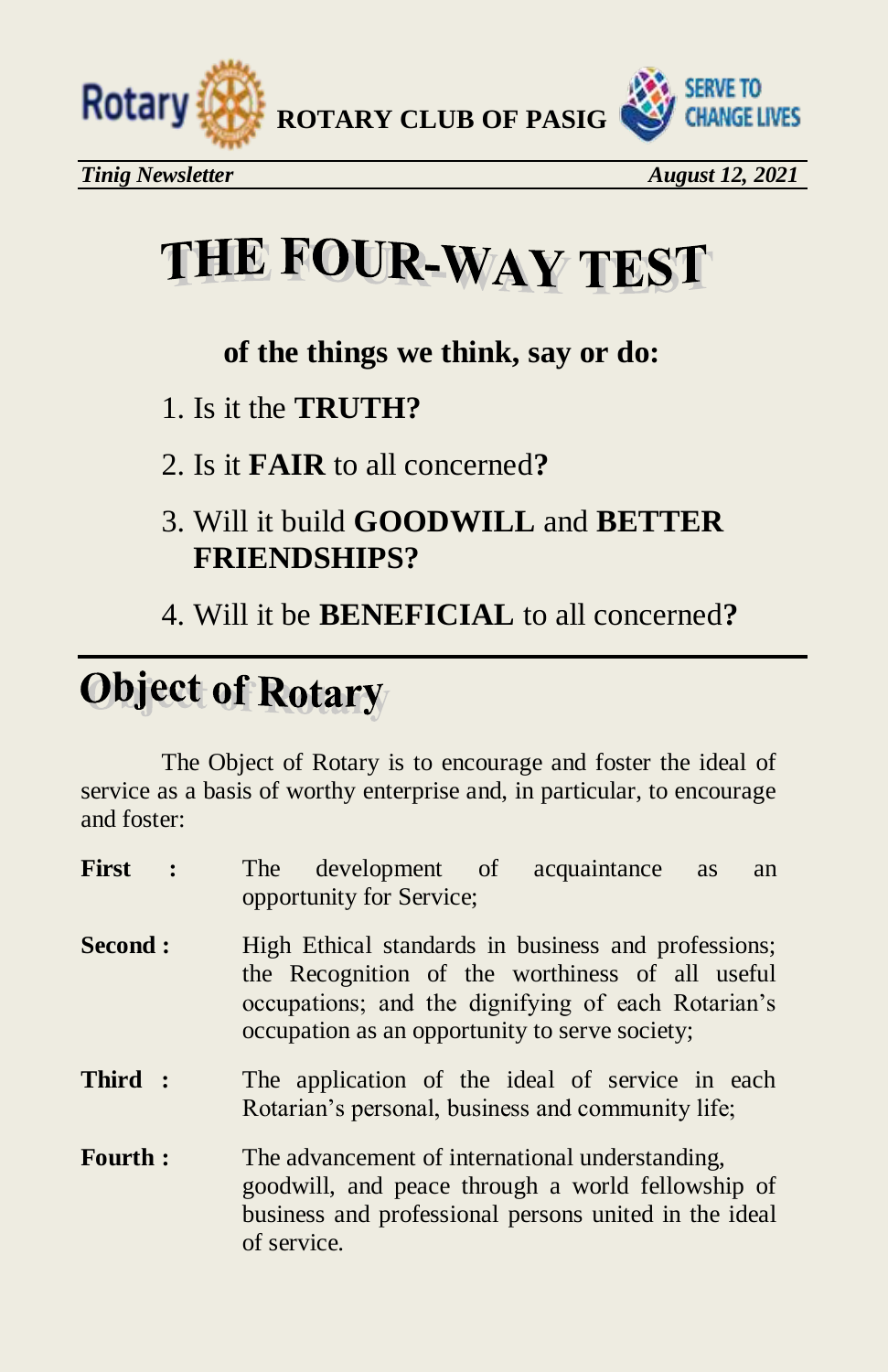



*Tinig Newsletter* August 12, 2021

# **From the President**

**Pres. Garrick Ang**

Good Evening Pasig Rotarians!



Welcome to the first club fellowship meeting for Life Changing Year, Pangkat 2 under PE Bong Paloma have prepare something special and entertaining. We will also celebrate the anniversary of one of our flagship program, the Luxid Rotary Microfinance and Credit Cooperative that we launched in 2017 together with the Ateneo Alumni batch 1963.

In today's meeting we will have as our very own fellow Pasig Rotarian Hall of Famer and Past President Conrad Cuesta as speaker to updates us on the different programs of the cooperative since its launch a few years back. Also, Immediate Past President RJ Ermita has successfully formed the cooperative finance committee which he headed with Rtn Col Gene Menor, Rtn Doc Ferz Legaspi and Rtn Oyie Averilla as members. Rtn Gene and Rtn Ferz have extensive experience with cooperative operation as they are currently sit at the board committee level of the various top cooperative in the country.

August is the Membership month, "Each One … Bring One …" Inspire others to join Rotary, as part of Rotary International President Shekhar Mehta call to grow our membership worldwide. May I request again to everyone in our club to invite prospective gentlemen to join our club meetings.



Rotary Club of Ilagan District 3770 have awarded us a Plaque of Recognition for our club with heart of unselfish generosity and effort to reach out to the 6,031 people and 24 barangays in City of Ilagan, Sto Tomas, Isabela that were affected by massive flood caused by typhoon "Ulysses".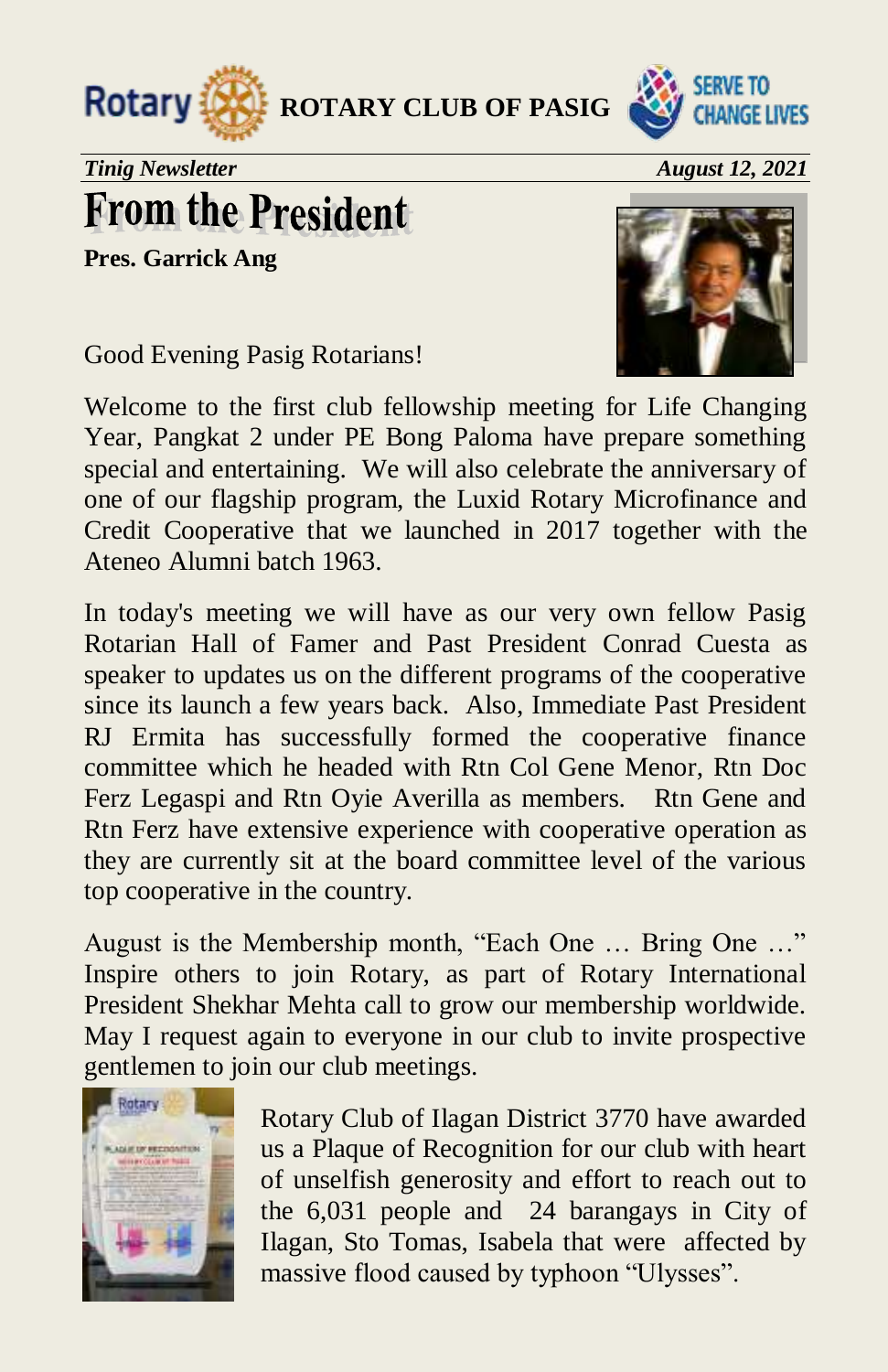



*Tinig Newsletter* August 12, 2021

# **From the President**

**Pres. Garrick Ang**

### *Continuation 1.*

Due to the implementation of ECQ in NCR, we decided to provide Ayuda support of dry food pack for 200 families for our adopted communities in GK Village, Ilugin and our Coop. Repacking will be done by our GK Volunteer and our service committee and public image can help in the coordination and proper documentation of the distribution. Thank you HOF/PP Doc Jess Acantilado for volunteering to lead the ground operation and Rtn Dekdek Paloma for volunteering to help. The club is open for more suggestion from the rest of the membership and need your continuing support and contribution as this ECQ could be extended. Thank you for all your support, the irreverent but benevolent, the Rotary Club of Pasig.

Special thanks to our officers who regularly attend our District 3800 event and webinar in The Rotary Foundation (TRF), Public Image and Membership.

I also like to thank PP Engr Ogie Lim for helping out in the ongoing RC Pasig Health and Multipurpose Center building construction in Ilugin, Pinagbuhatan, Pasig. The club need to help in whatever way we can in the construction, which Past Rotary International Director Raffy Garcia been financing with his resources. We will be coming up with some support activities to help the completion and launching of the center within the year, our 50th year celebration.

Please continue to pray for the health of our fellow Rotarian, as be battle to contain the Delta variant. Also, pray for the speedy recovery of Rtn Carlo Doce, and the positive test results of Doc Ate Basco.

Keep Safe and Stay Healthy fellow Rotarian!

Garrick Ang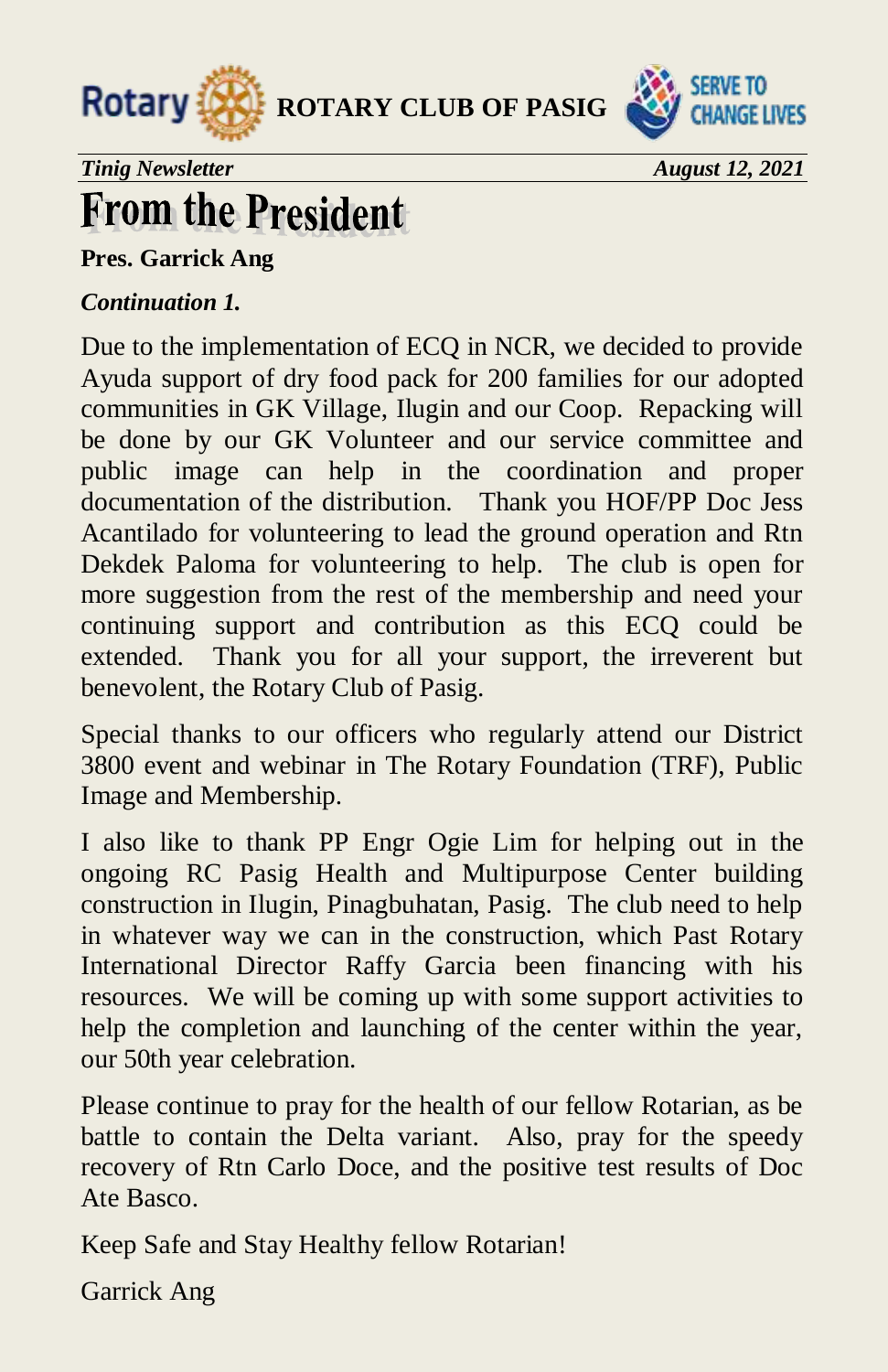



*Tinig Newsletter* August 12, 2021

# **Rotary Notes PP Benny P. De Guzman**



CLP Garrick and his team have proven to be ready to face many opportunities to serve our community with ongoing projects and, even a day before formally taking over, a good one for health betterment was on hand.

The Pangkat-led but a club project for the Outstanding Policemen of Pasig looks simple and just waiting for implementing as initiated by Rtn Chony. It was SOGOod given in a silver platter as parang filling the blanks na lang. However, there are some extra expenses that the Pangkat leader gave the first seed money to complete the project. PP Peter, in words of wisdom, cautioned that it may not be the proper step as this is a club project initiated through the Pangkat. Raising the needed balance must be a club affair as future projects may not be initiated by other Pangkats should a precedent on funding is set. Besides, it is not Rotary if you do not spread it around.

Last week's speaker was so at ease that getting him to join us will mutually be good. It will hasten the growth of his already diverse GIGA and it may enthuse our younger members to pursue similar lines or approaches in different lines. Could he be related to the former charismatic Gen. Rene de Villa?

I always enjoy the column of PP Peter for a good smile. His latest Alphabet for Seniors was a narration of what us as superseniors will get one time or the other not in just in one or two but multiple ones. Sana mild in most cases so as not to go to the crowded hospitals.

In the international scenes are on two outgoing senior public officials. Angela Merkel had the country's standing ovation as she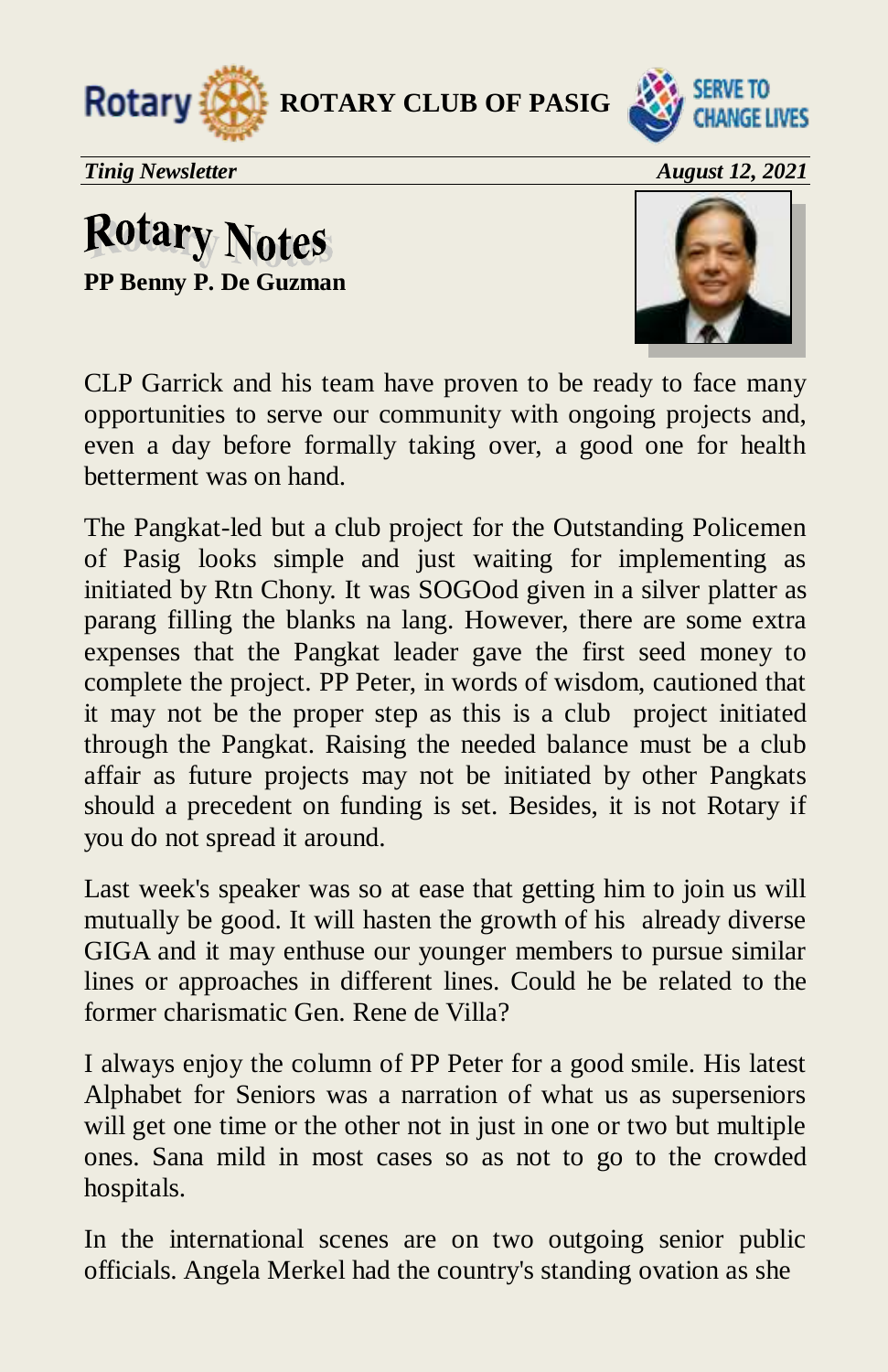



*Tinig Newsletter* August 12, 2021

**Rotary Notes PP Benny P. De Guzman** *Continuation 1.* 

did well as Chancellor of Germany. Her inspiring leadership without the fanfare and without the lavish style that even our Mayor are super equipped with, like the body guards and retinue of aides, made Germany the leading economy in Europe. No servants even in her simple home as she did not use the residence of the Chancellor of the Land. The other one, in less than two weeks will step down as Governor of New York ridiculously saying, "I did not cross the line" when accused by 11 women of sexual harassment. What he meant by not crossing the line would mean that he did not have sex with any of the 11. The claimed touching is very hard to prove. Walang finger prints sa ganuong touching. Or, I have not gone even at opening any attire of the 11 protesters. But to resign, isn't that admission of guilt? Atty Rod, hindi ba guilty?

PP Ner is affected by the lockdown. He must decide where to stay longer, Pasig or Batangas? He is very much against the ayuda of the government. He wants to remove the lockdown and urge people to work. Just avoid getting Covid and the economy will improve. This exercise will be a temptation to any leader on how to control the country in a devious manner.

The Covid 19 is a serious matter especially the Delta variant. Let us enjoin all members of our families to do stricter protocols to prevent the spread. And, let us pray for PPs Ed and Rene and Rtn Carlo for a faster recovery.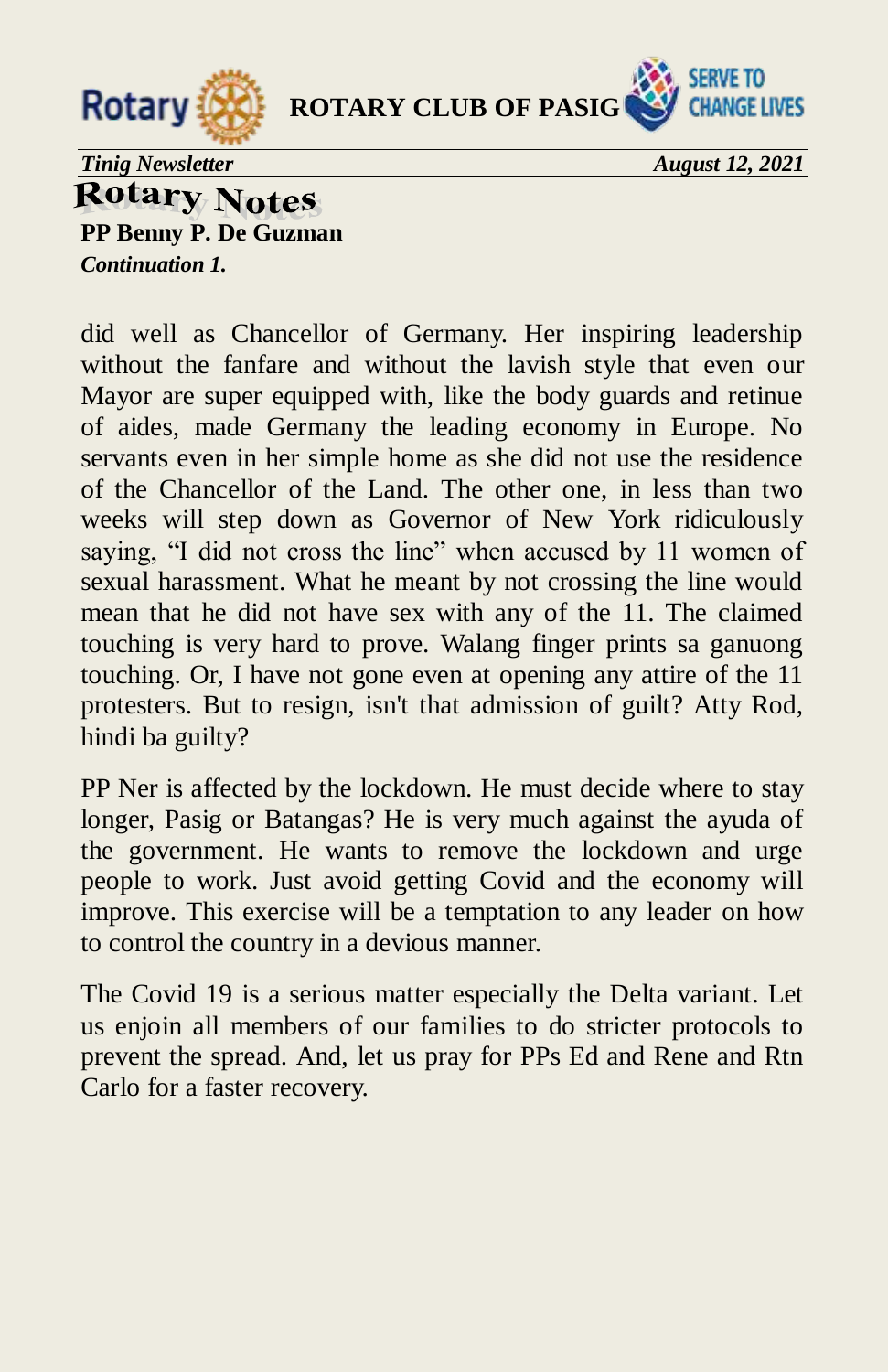



*Tinig Newsletter August 12, 2021*

# **Walking the Avenues PP Jun C. Zafra**



## **GORDON R. MCINALLY OF SCOTLAND SELECTED TO BE 2023-24 ROTARY INTERNATIONAL PRESIDENT**



Gordon R. McInally, a member of the Rotary Club of South Queensferry, Lothian, Scotland, is the selection of the Nominating Committee for President of Rotary International for 2023-24.

Gordon R. McInally, a member of the Rotary Club of South Queensferry, Lothian, Scotland, is the selection of the Nominating Committee for President of Rotary International for 2023-24. He will be declared the president-nominee on 1 October if no challenging candidates have been suggested.

McInally lauded Rotary's ability to adapt technologically during the COVID-19 pandemic, saying the approach should continue and be combined with the best of our past practices as Rotary seeks to grow and increase engagement.

"We have learned there is a willingness within communities to care for one another," he says, "and we must ensure that we encourage people who have recently embraced the concept of volunteering to join us to allow them to continue giving service."

McInally says that senior leaders' ability to communicate directly with club members online will be one positive legacy of the changes Rotary has had to make. But, he adds, "face-to-face meetings remain important, as they encourage greater interaction."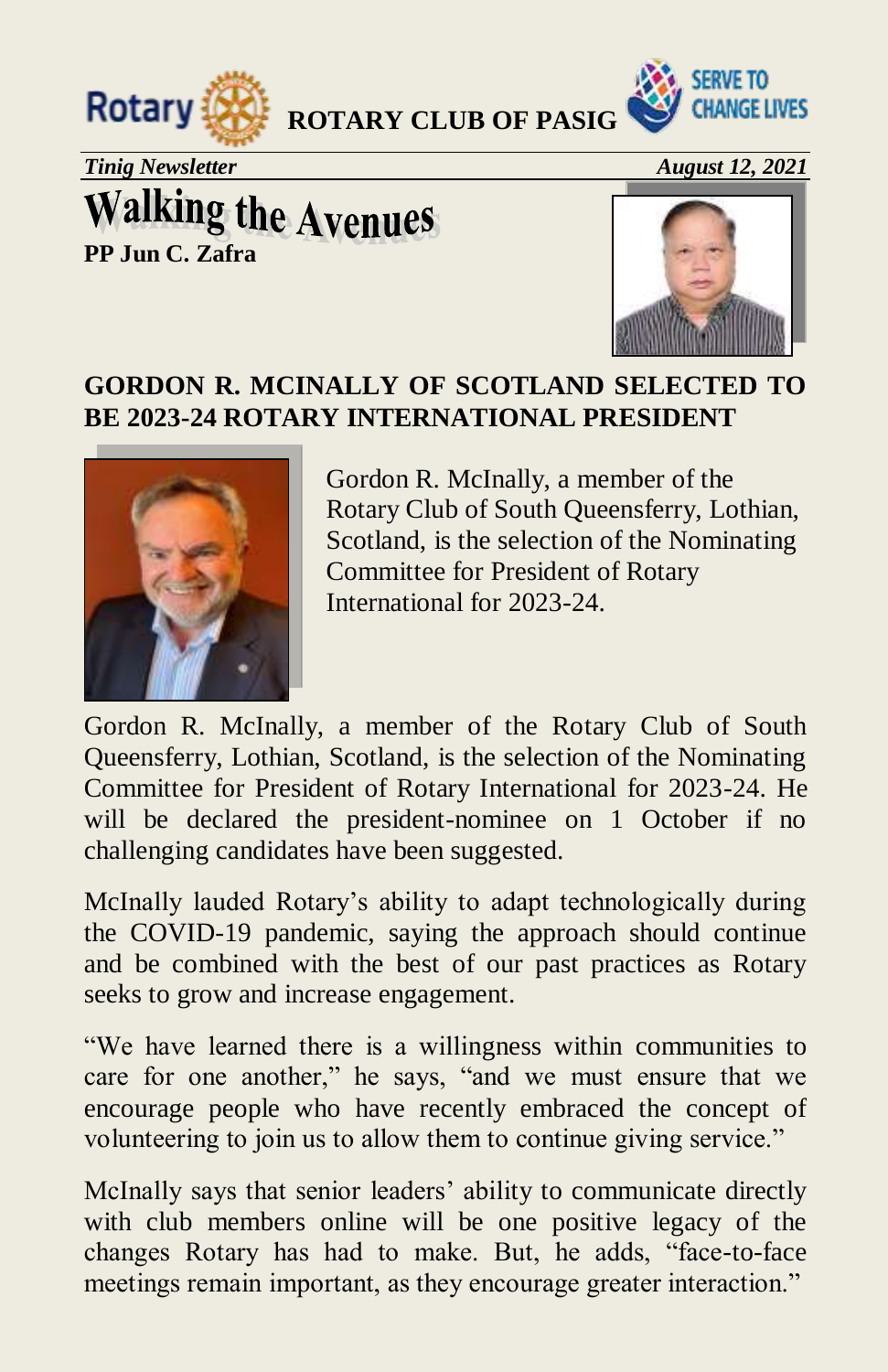



*Tinig Newsletter August 12, 2021* 

# **Walking the Avenues**<br>PP Jun C. Zafra

*Continuation 1.* 

The best way to increase membership is engagement, according to McInally. To better support clubs, he says, Rotary International, regional leaders, and district teams all need to engage with them. Engagement through social media will reinforce Rotary's brand and showcase the opportunities that come with it. And, he says, engagement with governments, corporations, and other organizations will lead to meaningful partnerships.

With better engagement, McInally says, "We will grow Rotary both by way of membership and in our ability to provide meaningful service."

He adds, "Membership is the lifeblood of our organization. I would encourage the use of the flexibility now available to establish new-style clubs that would appeal to a different demographic."

McInally, a graduate of dental surgery at the University of Dundee, owned and operated his own dental practice in Edinburgh. He was the chair of the British Paedodontic Society and has held various academic positions. He has also served as a Presbytery elder, chair of Queensferry Parish Congregational Board, and commissioner to the church's general assembly.

A Rotary member since 1984, McInally has been president and vice president of Rotary International in Great Britain and Ireland. He has also served Rotary International as a director and as member or chair of several committees. He is currently an adviser to the 2022 Houston Convention Committee and vice chair of the Operations Review Committee.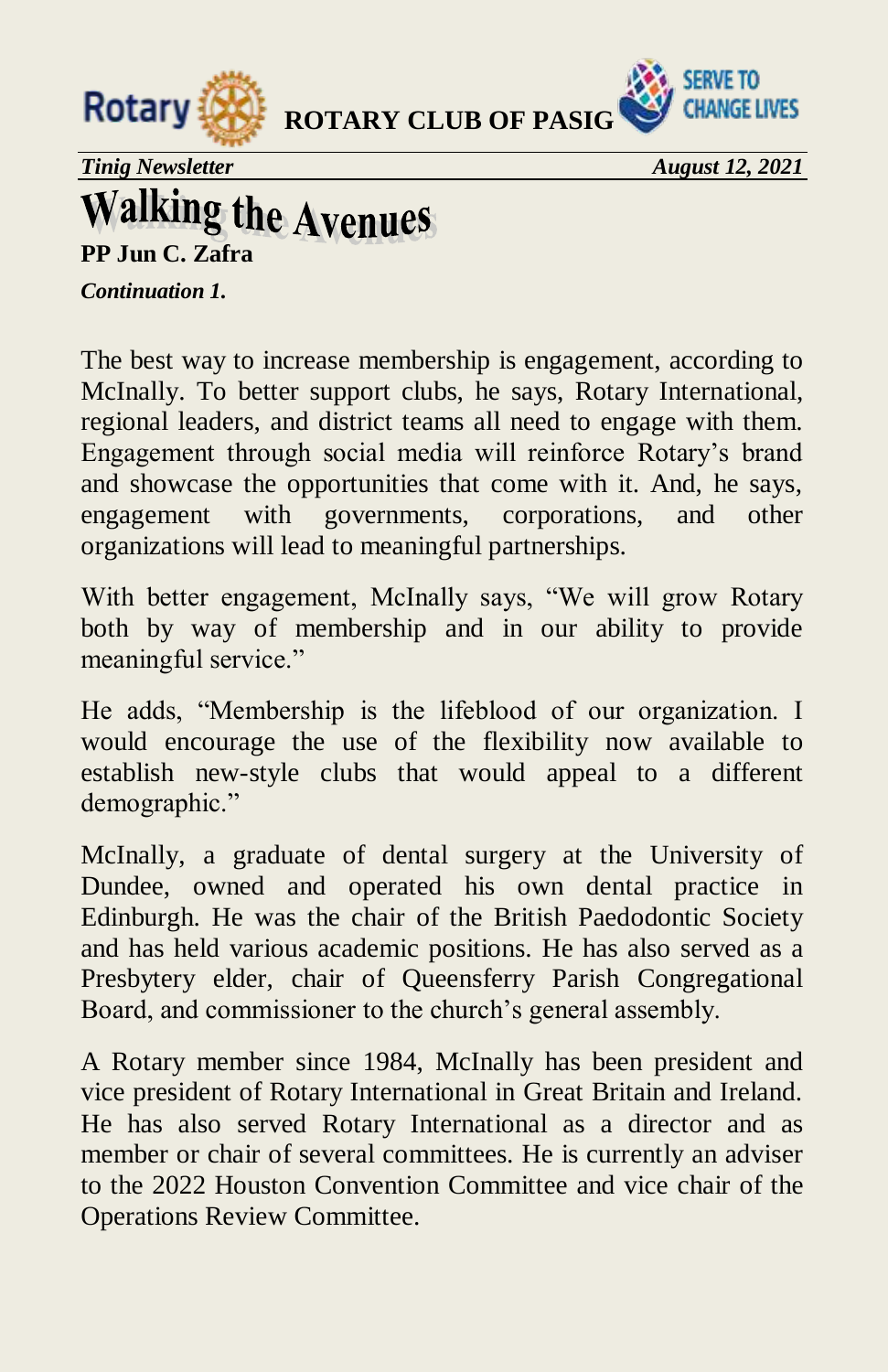



*Tinig Newsletter August 12, 2021* 

# **Walking the Avenues**

**PP Jun C. Zafra**

*Continuation 2.* 

McInally and his wife, Heather, are Major Donors and Benefactors of The Rotary Foundation. They are also members of the Bequest Society.

To learn more about McInally, read his [interview](https://my.rotary.org/en/document/gordon-mcinally-interview) and [vision](https://my.rotary.org/en/document/gordon-mcinally-vision-statement)  [statement,](https://my.rotary.org/en/document/gordon-mcinally-vision-statement) which outline his goals for Rotary.

The members of the Nominating Committee for the 2023-24 President of Rotary International are: Gérard Allonneau, Parthenay, France; Ann-Britt Åsebol, Falun-Kopparvågen, Sweden; Basker Chockalingam, Karur, Tamil Nadu, India; Corneliu Dincă, Craiova, Romania; Celia Cruz de Giay, Arrecifes, Buenos Aires, Argentina; Mary Beth Growney Selene, Madison West Towne-Middleton, Wisconsin, USA; Jackson S.L. Hsieh, Taipei Sunrise, Taiwan; Masahiro Kuroda, Hachinohe South, Aomori, Japan; Larry A. Lunsford (secretary), Kansas City-Plaza, Missouri, USA; Anne L. Matthews (chair), Columbia East, South Carolina, USA; Akira Miki, Himeji, Hyogo, Japan; Eun-Soo Moon, Cheonan-Dosol, Chungcheongnam, Korea; Peter L. Offer, Coventry Jubilee, West Midlands, England; Ekkehart Pandel, Bückeburg, Germany; M.K. Panduranga Setty, Bangalore, Karnataka, India; Andy Smallwood, Houston Hobby Area, Texas, USA; and Steven A. Snyder, Auburn, California, USA.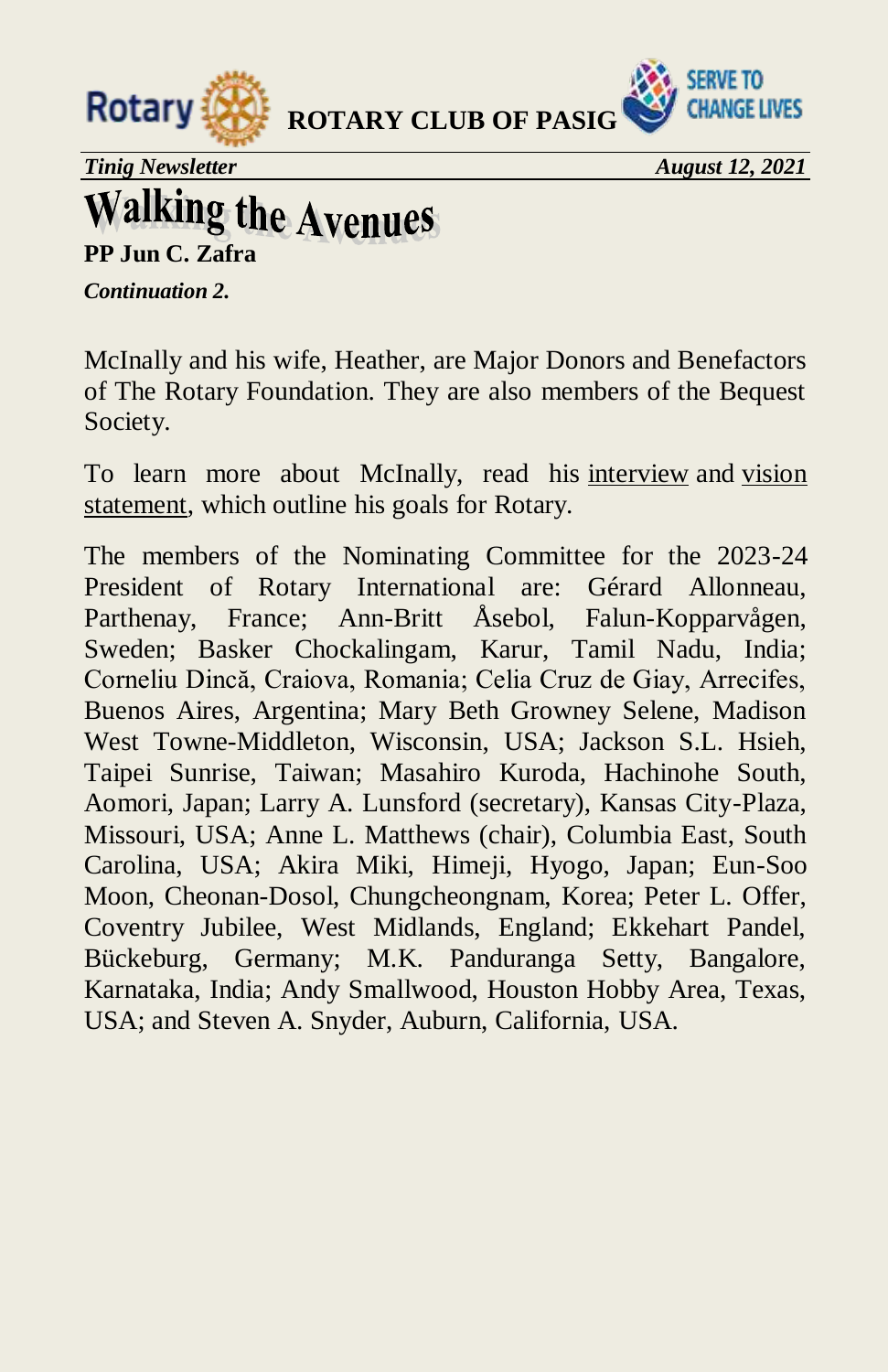



*Tinig Newsletter* August 12, 2021



**By: PP Peter M. Javier** 



## **FASCINATING OLD WORDS THAT DESERVE TO BE POPULAR AGAIN**

The ever-evolving nature of language has its drawback, and one of these drawbacks is that many words fall out of use and are forgotten, becoming obsolete remnants found in the dictionaries alone. But some of these rare old worlds are really cool and can describe things we usually need a whole sentence for. For instance, instead of saying "let's postpone until the day after tomorrow", you can simply say "let's perendinate", how convenient is that (and also fun to say)? These old words are missing links in our vocabulary and definitely deserve to be brought back into day-today speech.

**Grufeling** – to lie wrapped up in a comfortable manner.

**Uhtceare** – lying awake and worrying about the day ahead.

**Abligurition** – spending lavish amounts of money on food.

**Fudgel** – the act of giving the impression of working but actually doing nothing,

**Dysania** – the extreme difficulty one experiences when getting out of bed in the morning.

**Snollygoster** – a person who has intelligence, but no principles, especially a politician.

**Perendinate** - to put off until the day after tomorrow.

**Frobly-mobly** – neither good, nor well.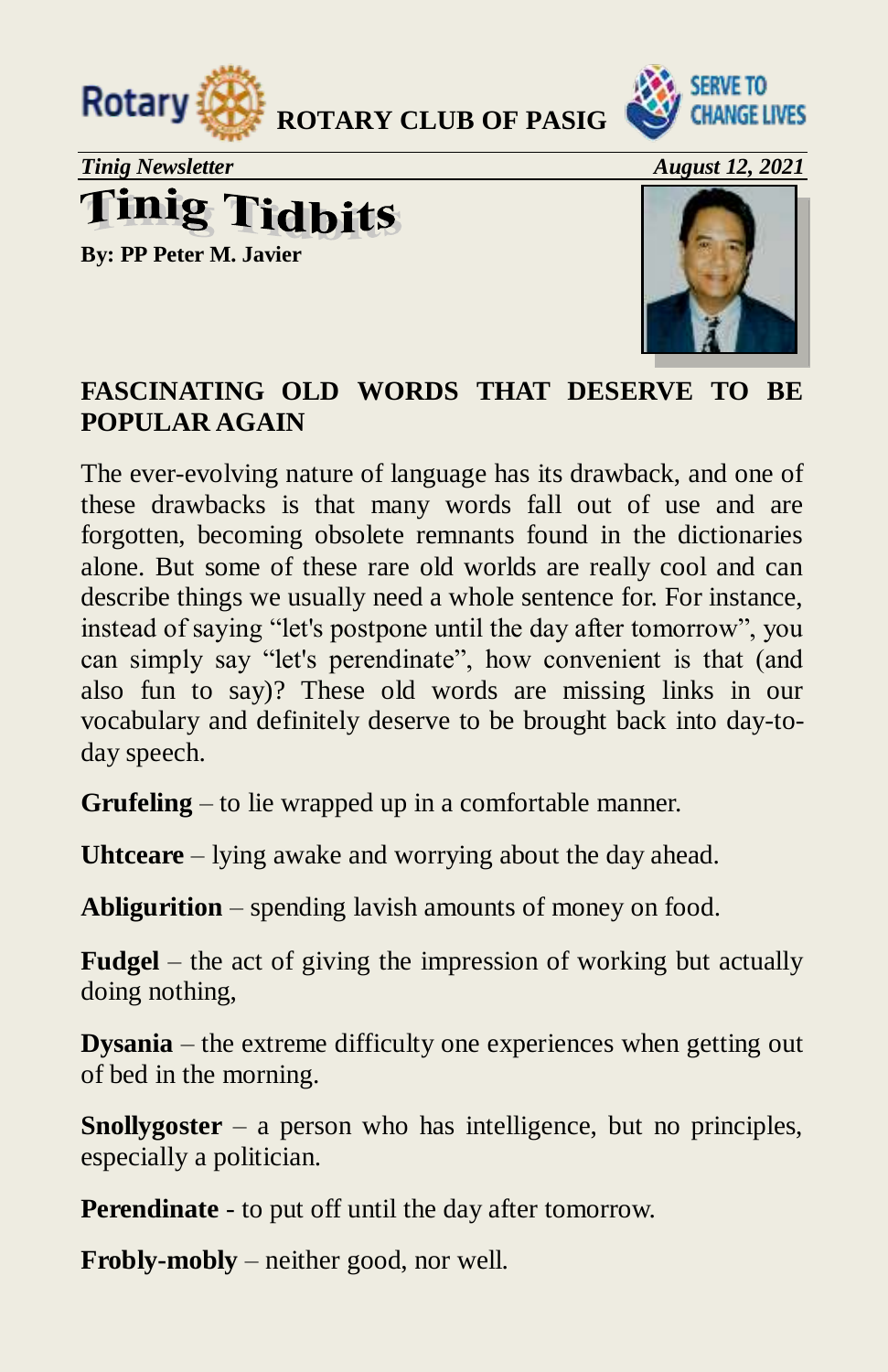



*Tinig Newsletter August 12, 2021*

# **Tinig Tidbits**

**By: PP Peter M. Javier**

*Continuation 1.*

**Slugabed** – a person stays in bed after the usual or proper time to get up.

**Grumbletonians** – people who are angry or unhappy with the government.

**Twatting** – gossiping idly about unimportant things.

**Shivviness** – the uncomfortable feeling of wearing new underwear.

**Philogrobilized** – having a hangover but without admitting to actually drinking.

**Ultracrepidarian** – somebody who gives opinions about topics they know nothing about.

**Cacoethes** – the irresistible urge to do something inadvisable,

**Lanspresado** – someone who conveniently shows up with no money.

**Groke** – someone who stares at you when you eat hoping you will share.

*(from BabMail)*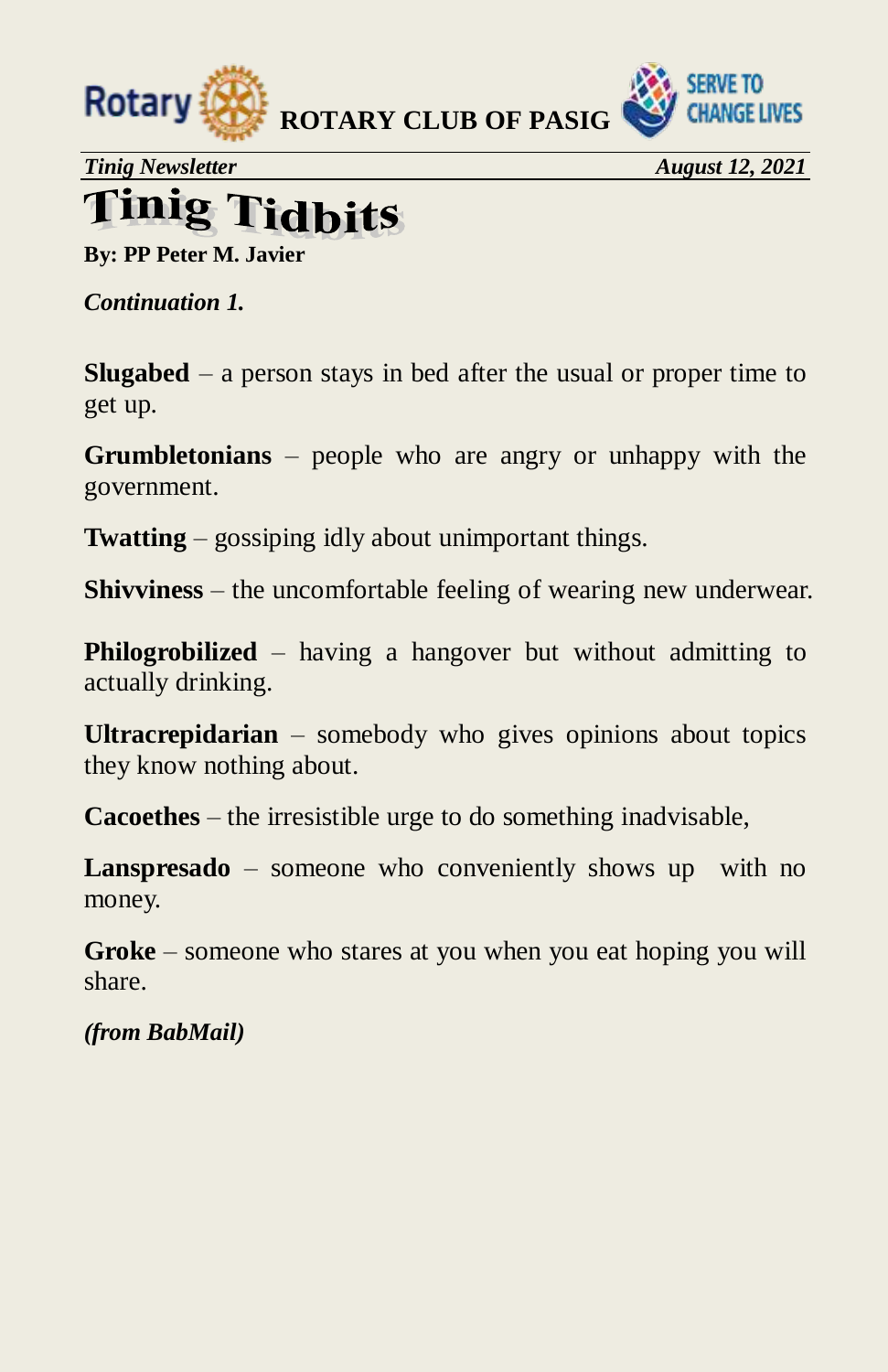



*Tinig Newsletter August 12, 2021* 

# Pangkat Members RY 2021 - 2022

- **1. Pres Garrick Ang Leader 1. Rtn Bart Ronquillo L**
- 
- 
- 
- 5. PP Sonny Samson 5. PP Topax Colayco
- *6.* PP Rene Bocaya 6. PP Ner Laino
- 7. Rtn Philip Yoon 7. Rtn Flor De Pano
- 8. tn Manfred Guangko 8. Rtn Chonny Gimenez
- 9. Rtn Allan Almazar 9. Rtn Edison Go
- 10. Rtn Marlo Guillano 10. Rtn Roman Romulo
- 11. Rtn Carlo Doce 11. Rtn Kell Ortega
- 12. Rtn. Nilo Ocampo 12. Rtn Nico David
- 13. Rtn Dickson Berberabe 13. Rtn. Gerrard Estrada
- 14. Rtn Bernard Bobadilla 14. Rtn Ferdie Legaspi
- 15. Rtn Jeff Sonora 15. Rtn. Rod Moreno
- 16. Rtn Mads Bengua 16. Rtn Bernard Dy
- 17. Rtn. Philip Go

- 1. PN Bong Paloma Leader 1. Rtn Adolf Aran Leader
- 
- 3. PP Esto Lichauco 3. PP Celso Ylagan
- 
- 5. PP Conrad Cuesta 5. PP Nick Guzman
- 6. PP Hermie Orbe 6. PP Ferd Rivera
- 7. PP Jun Zafra 7. PP Vic Lim
- 8. Rtn. Sammy Lazo 8. PP Henry Uy
- 9. Rtn Nesty Carolina 9. Rtn Chito Bernardo
- 
- 11. Rtn Tony Diaz 11. Rtn Ben Baniel
- 
- 

## *PANGKAT NO. 1 PANGKAT NO. 3*

- 
- *2.* Rtn Jake Oh- Co- L 2. Rtn Oyie Averilla Co L
- 3. PP Peter Javier 3. PRID Raffy Garcia III
- 4. PP Arjan Ramnani 4. PP Benny De Guzman
	-
	-
	-
	-
	-
	-
	-
	-
	-
	-
	-
	-

## *PANGKAT NO. 2 PANGKAT NO. 4*

- 
- 2. Rtn. Tet Mallare- Co-L 2. Rtn Roy Quejada- Co L
	-
- 4. PP Rhett Ermita 4. PP Peter John Javier
	-
	-
	-
	-
	-
- 10. Rtn Noel Go 10. Rtn Alex Lacson
	-
- 12. Rtn Nicky Ty 12. Rtn Ed Evangelista
- 13. Rtn Vico Sotto 13. Rtn. Johansson De Guzman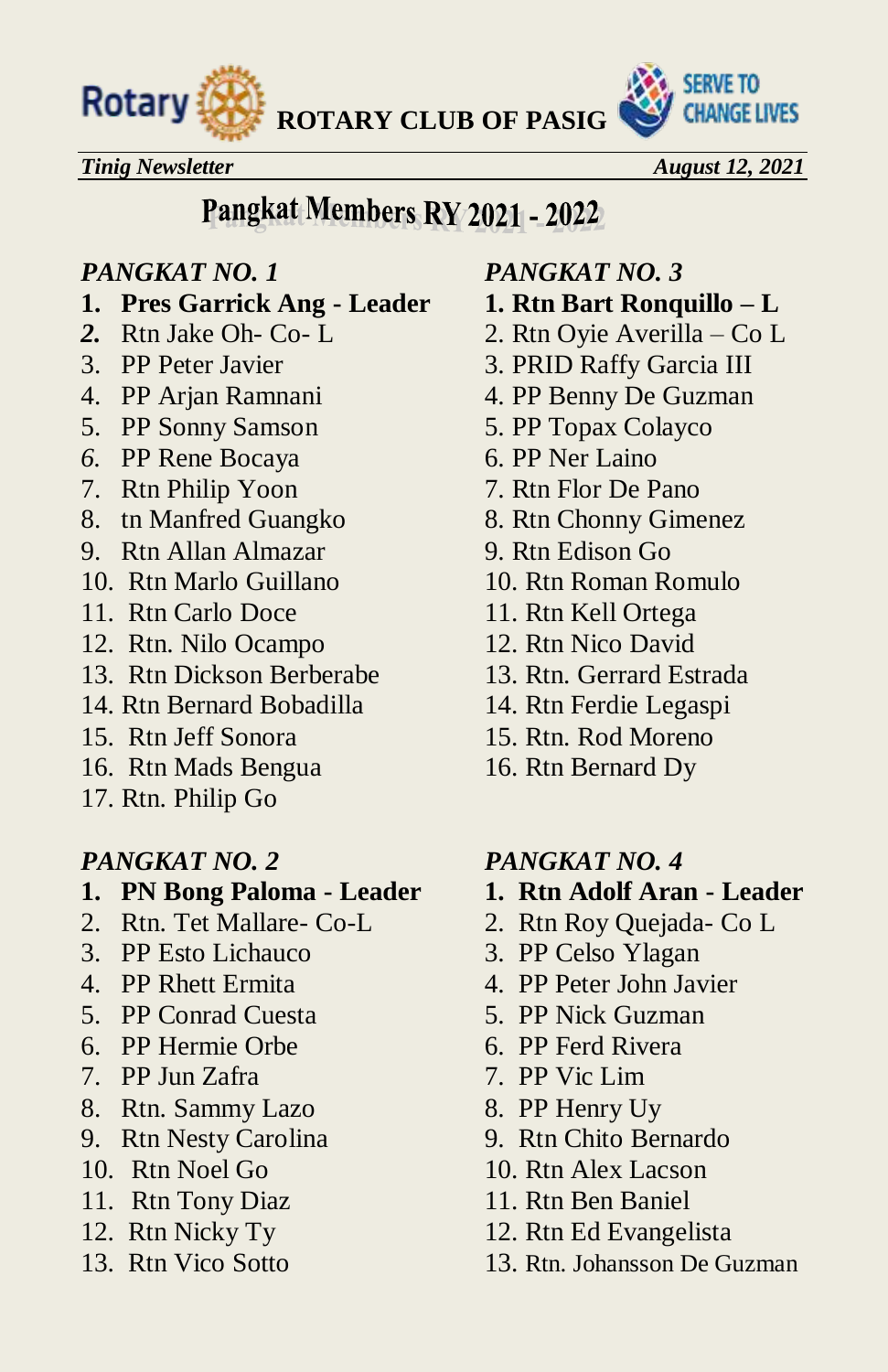



*Tinig Newsletter August 12, 2021*

# Pangkat Members RY 2021 - 2022

### *Continuation 1.*

- 
- 15. Rtn Roehl Fontanilla 15. Rtn Arnel Condicion
- 
- 17. Rtn. Rovic de Jesus

- 2. Rtn Roland Vasquez Co L 2. Rtn. Ato Basco- Co L
- 
- 
- 5. PP Ramy Garcia IV 5. PP Vic Aquino
- 
- 
- 
- 9. Rtn Ray Armas 9. Rtn Ike Ona
- 10. Rtn Albert Mendiola 10. Rtn Dennis Albano
- 
- 
- 13. Rtn Vince Ermita 13. Rtn Jecko Santos
- 14. Rtn. Richard Berganos 14. Rtn Arnel Estaniel
- 
- 
- 14. Rtn Jay Bautista 14. Rtn Johan Ramos
	-
- 16. Rtn Gene Menor 16. Rtn Dekdek Paloma

## *PANGKAT NO. 5 PANGKAT NO. 6*

- **1. Rtn Ping Tan- Leader 1. Rtn. Sonny Rivera - L**
	-
- 3. PP Peping Mabanta 3. PP Totoy Bartolome
- 4. PP Bert Albano 4. PP Tito Henson
	-
- 6. PP Ogie Lim 6. PP Rel Gomez
- 7. PP Toti Buhain 7. PP Jess Acantilado
- 8. PP Ed Lucero 8. IPP RJ Ermita
	-
	-
- 11. Rtn Cesar Lacuna 11. Rtn Bebert Lacuna
- 12. Rtn Pal Bolivar 12. Rtn Raj Cordova
	-
	-
- 15. Rtn Gary Ona 15. Rtn James Porter
- 16. Rtn Anson Tan 16. Rtn. Rebo Saguisag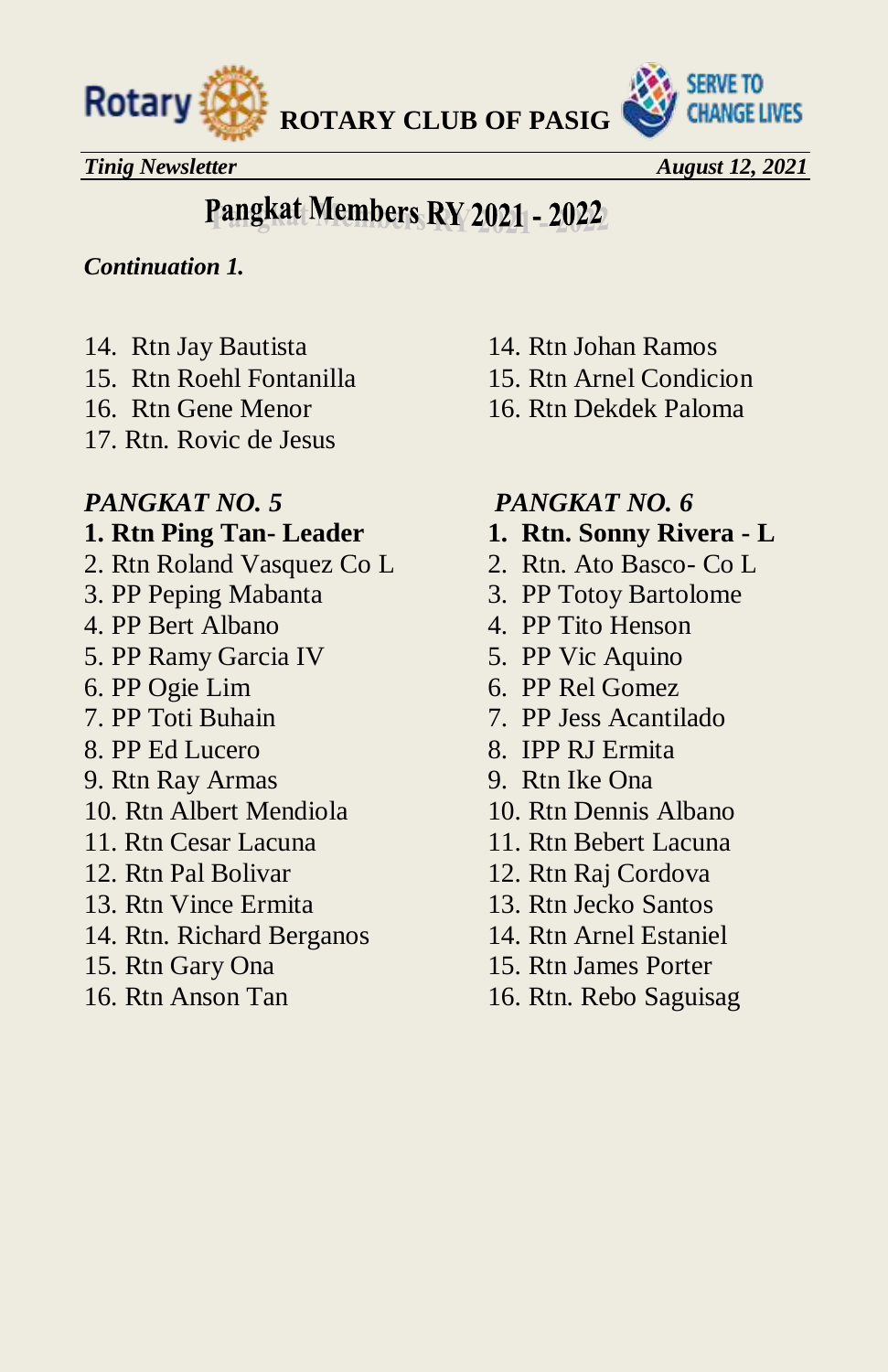



*Tinig Newsletter August 12, 2021* 

## *DECLARATION OF ROTARIANS IN BUSINESS AND PROFESSIONS*

## *As a Rotarian engaged in a business or profession, I am expected to:*

- 1. Consider my vocation to be another opportunity to serve;
- 2. Be faithful to the letter and to the spirit of the ethical codes of my vocation, to the laws of my country, and to the moral standards of my community;
- 3. Do all in my power to dignify my vocation and to promote the highest ethical standards in my chosen vocation;
- 4. Be fair to my employer, employees, associates, competitors, customers, the public and all those with whom I have a business or professional relationship;
- 5. Recognize the honor and respect due to all occupations which are useful to society;
- 6. Offer my vocational talents: to provide opportunities for young people, to work for the relief of the special needs of others, and to improve the quality of life in my community;
- 7. Adhere to honesty in my advertising and in all representations to the public concerning my business or professions;
- 8. Neither seek from nor grant to a fellow Rotarian a privilege or advantage not normally accorded others in a business or professional relationship.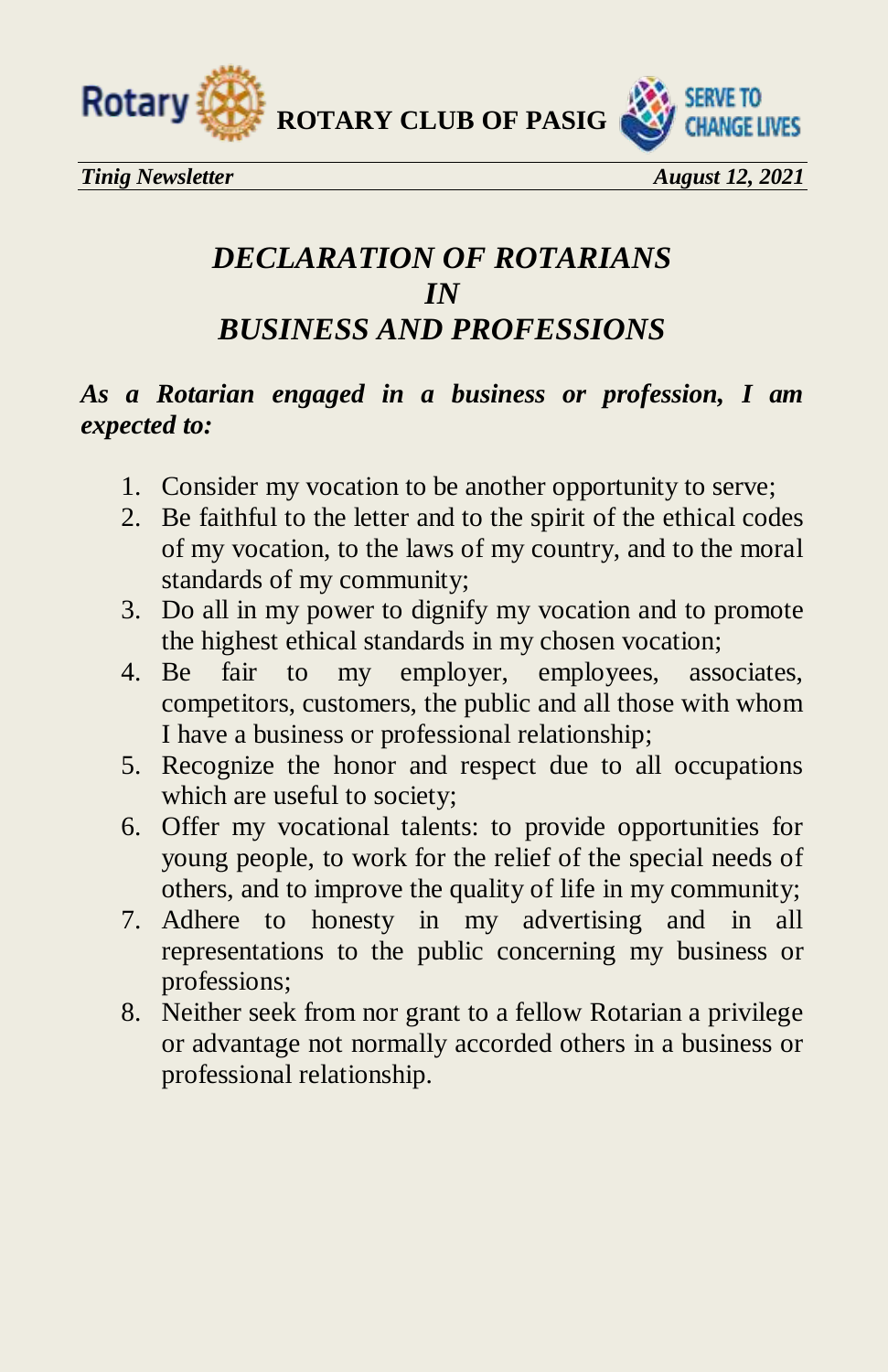



## *ROTARY CODE OF CONDUCT*

## *As a Rotarian, I will*

- 1. Exemplify the core value of integrity in all behaviors and activities
- 2. Use my vocational experience and talents to serve in Rotary
- 3. Conduct all of my personal, business, and professional affairs ethically, encouraging and fostering high ethical standards as an example to others
- 4. Be fair in all dealings with others and treat them with the respect due to them as fellow human beings
- 5. Promote recognition and respect for all occupations which are useful to society
- 6. Offer my vocational talents: to provide opportunities for young people, to work for the relief of the special needs of others, and to improve the quality of life in my community
- 7. Honor the trust that Rotary and fellow Rotarians provide and not do anything that will bring dis-favor or reflect adversely on Rotary or fellow Rotarians
- 8. Not seek from a fellow Rotarian a privilege or advantage not normally accorded others in a business or professional relationship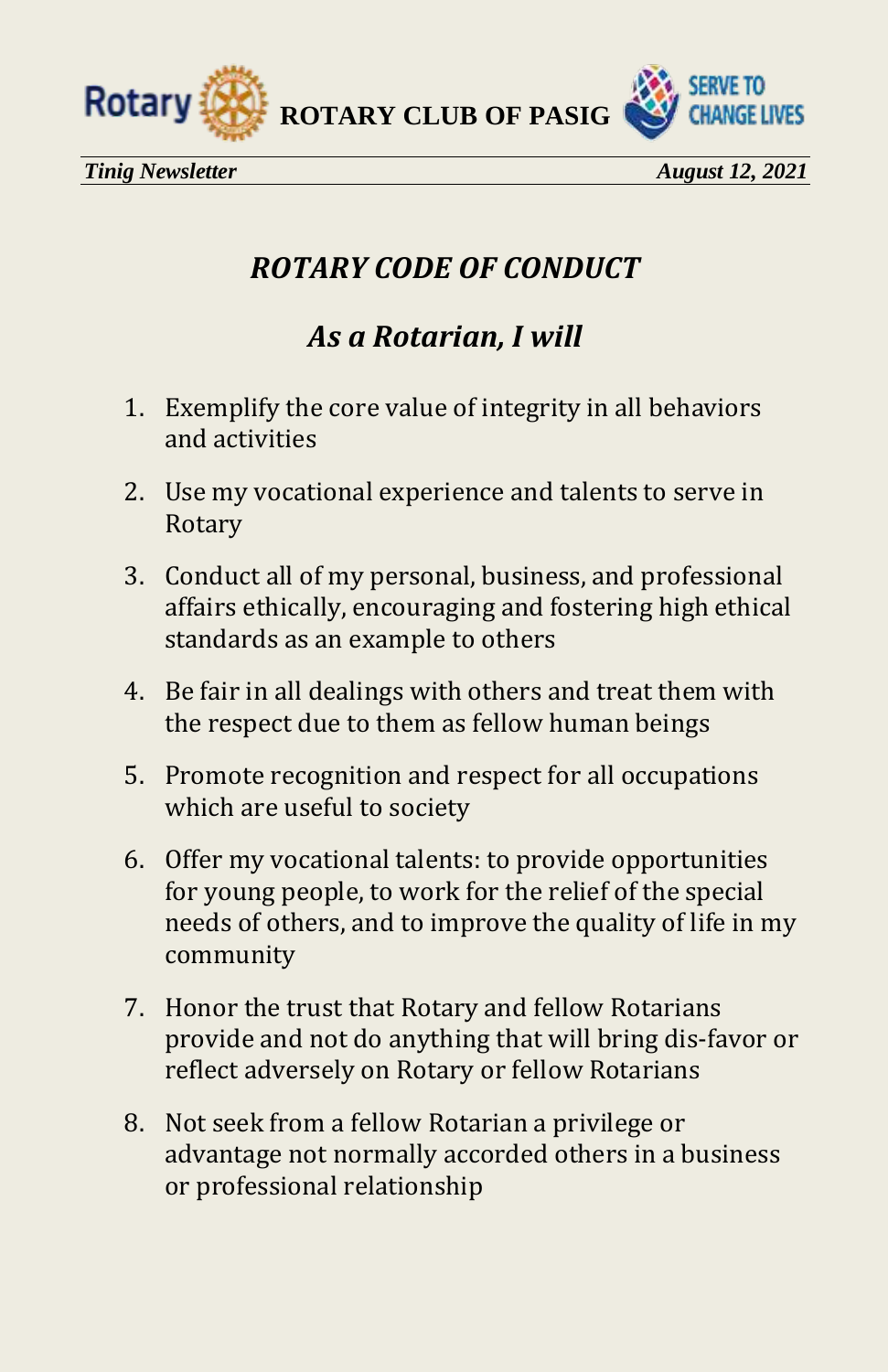



*Tinig Newsletter August 12, 2021* 

# **From the Secretary's Desk**

*Sec. PP John Javier* 



## **Attendance**

## **Birthday Celebrants for the Month of August 2021**

## **Wedding Anniversaries for the Month of August 2021**

### **Guest and Visiting Rotarians**

- 1. Elias de Vera
- 2. Emillano Alejandro Ramos
- 3. Jay Mariano
- 4. George Baquiran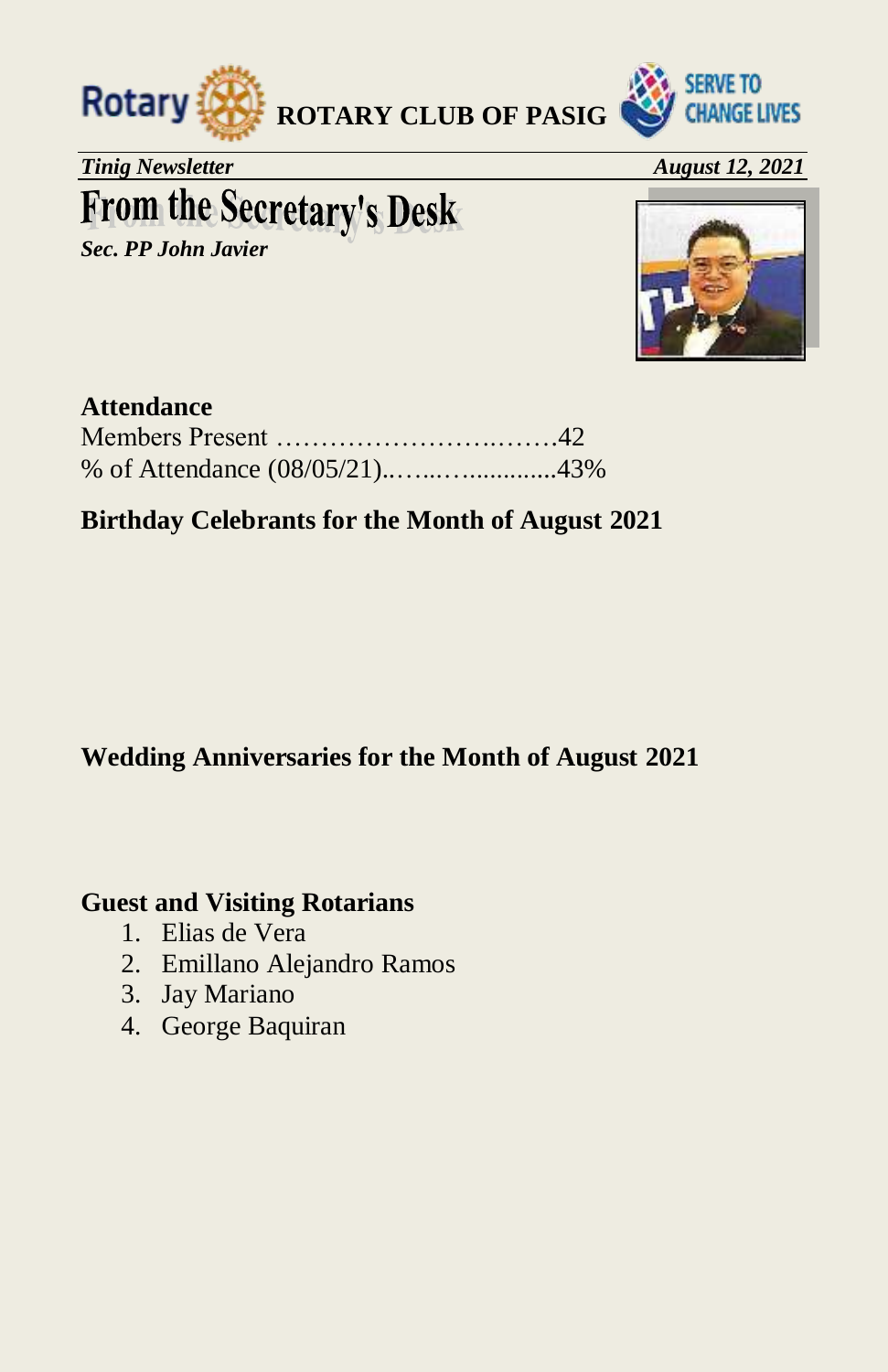



*Tinig Newsletter August 12, 2021* 

# **Officers and Directors**

**ROTARY CLUB OF PASIG (RY 2021-2022)**

**President** Garrick "Garrick" L. Ang **Vice President/PE** Josefino "Bong" M. Paloma **Club Secretary** PP Peter John "John" U. Javier **Treasurer** PP Marcelo "Jun" C. Zafra, Jr.

**DIRECTOR:** 

**Club Administration** PP Rogelio "Ogie" S. P. Lim **Membership** Rtn. Adolfo "Adolf" de Jesus Aran **Public Relations** PP Renato "Rene" Bocaya **Service Community** Rtn. Francisco "Sonny" D.C. Rivera **The Rotary Foundation** Rtn. James Philip Roland V. Porter **Youth Service** PP Roy Eduardo "Ed" T. Lucero **Ex-Officio** IPP Renato Carlos "RJ" H. Ermita Jr

### **Advisers:**

PP Conrad Cuesta PP Rel Gomez PP Ramy Garcia IV PP Jess Acantilado

**Senior Adviser**  HOF/PRID Raffy Garcia III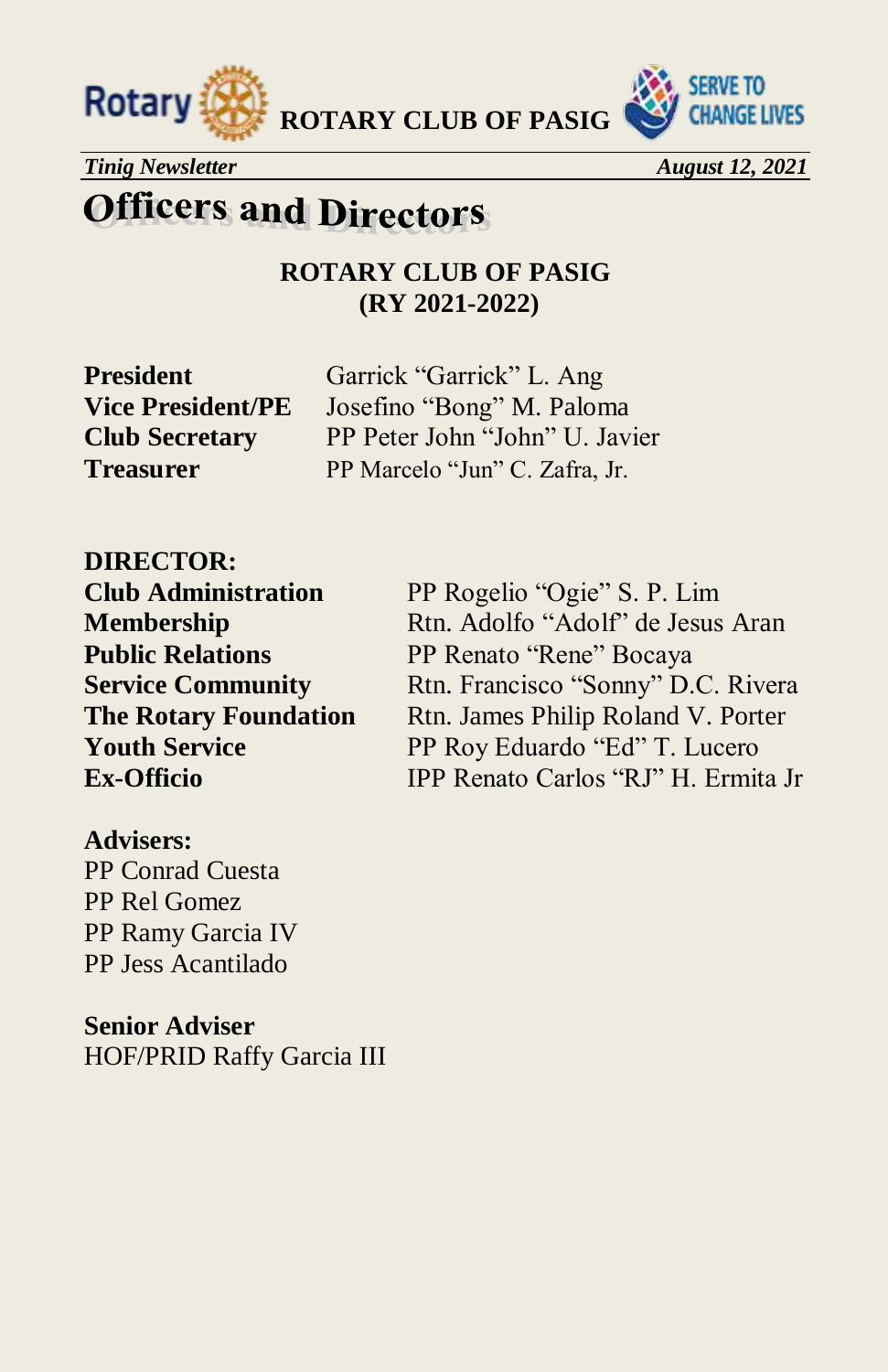



*Tinig Newsletter* August 12, 2021

# **Editorial Staff**

| <b>TINIG STAFF</b><br>RY 2021-2022 | <b>FEATURE WRITERS</b> |                      |  |
|------------------------------------|------------------------|----------------------|--|
|                                    | <b>GARRICK ANG</b>     | <b>JOHN JAVIER</b>   |  |
| PETER JAVIER                       | From the President     | Secretary's Desk     |  |
| <b>Editor</b> in Chief             |                        |                      |  |
|                                    | <b>BENJAMIN P.</b>     | JUN C. ZAFRA, JR.    |  |
|                                    | DE GUZMAN              | Walking the Avenues  |  |
| <b>OGIE LIM</b>                    | <b>Rotary Notes</b>    |                      |  |
| Club Bulletin Admin.               |                        |                      |  |
|                                    | PETER M. JAVIER        | RTN. FR. KELL ORTEGA |  |
|                                    | Tinig Tidbits          | Invocation           |  |
|                                    |                        |                      |  |

**Website:** [www.rcpasig.org](http://www.rcpasig.org/) **Email :** [rcpasig@hotmail.com](mailto:rcpasig@hotmail.com) 

| <b>Secretariat Office:</b> | <b>Ylagan Law Office</b>                     |
|----------------------------|----------------------------------------------|
|                            | Unit 809, City & Land Mega Plaza             |
|                            | <b>ADB</b> Avenue Corner Garnet Road         |
|                            | Ortigas Center, Pasig City Tel. No. 635-2234 |
| <b>Edgar Manalang:</b>     | 0927-9414528; rcpasig@hotmail.com            |

# **MAKE-UP SLIP**

**This serves as proof of your attendance** 

## **Name of Visiting Rotarian**

### **Name of Rotary Club**

**RC – Pasig Club Secretary: \_\_\_\_\_\_\_\_\_\_\_\_\_\_\_\_\_\_\_\_\_ Date: \_\_\_\_\_\_**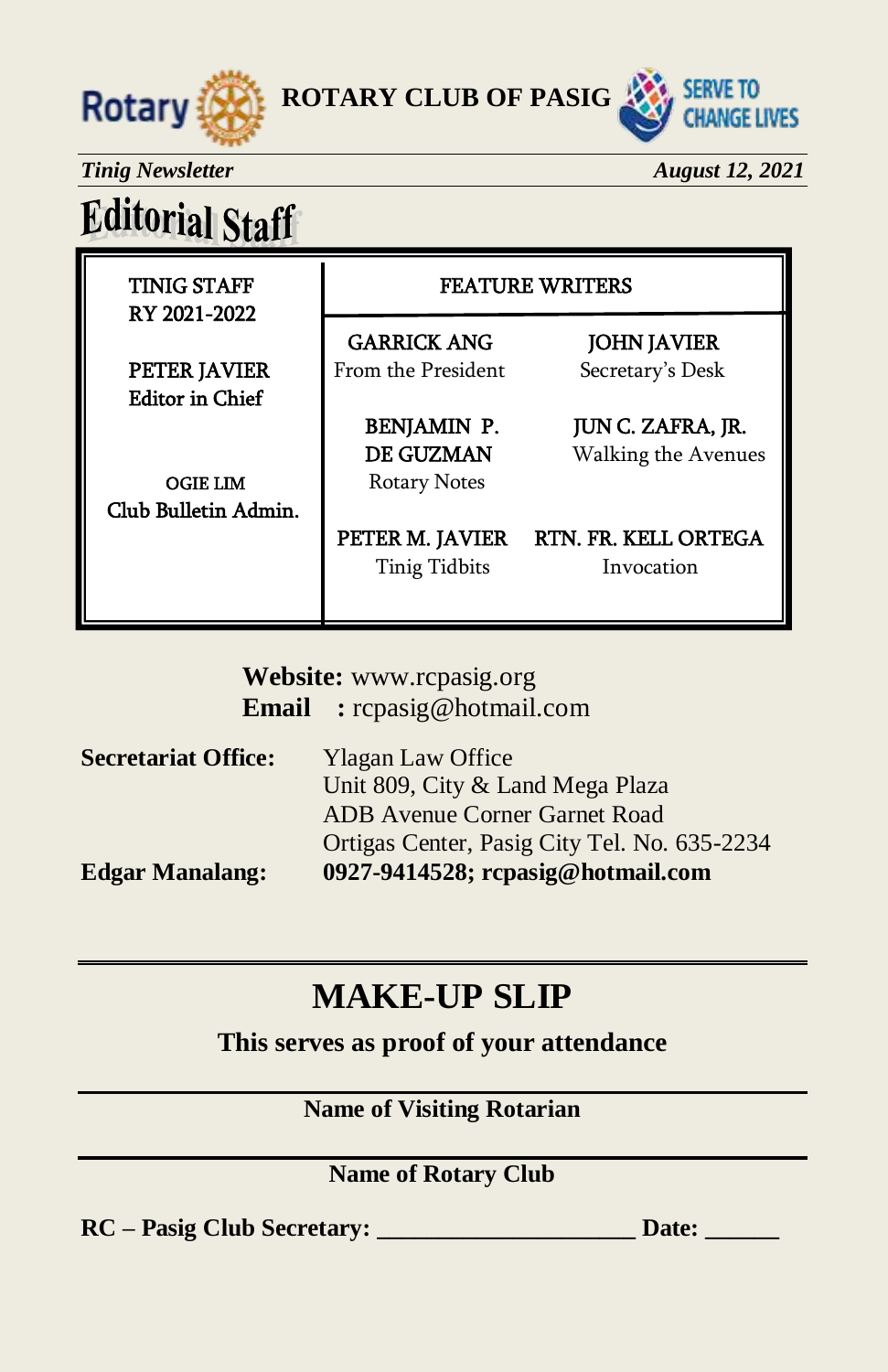



### *Tinig Newsletter August 12, 2021*

# **Glimpses of Our Last Meeting**



CLP Garrick starts meeting Rtn Roehl debuts as emcee



Rtn Tet leads invocation while driving PP Jun introduces visiting Rotarians & guests



Announcements by IPP Rj & Dir Adolf on forthcoming LRMFCC webinars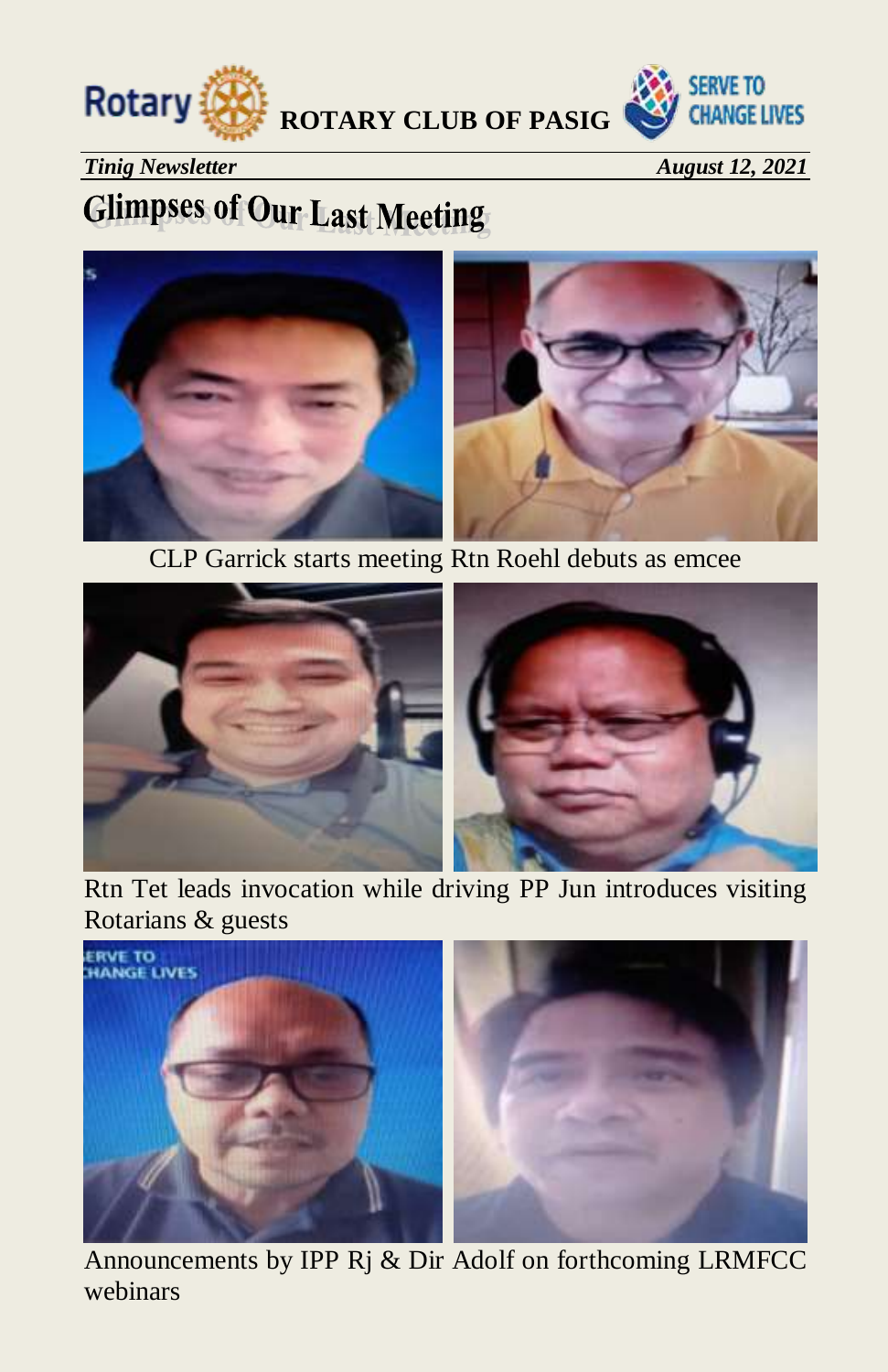



*Tinig Newsletter August 12, 2021* 

# **Glimpses of Our Last Meeting**



Jasmine Fitzgerald sings love songs by Ella Fitzgerald & Adele to group



HOF/PP Conrad is finemaster CLP Garrick with his message



Guest speaker. Marcos Jose "Peping" de Villa talks on Resilience In A Crisis with his The Giga Story